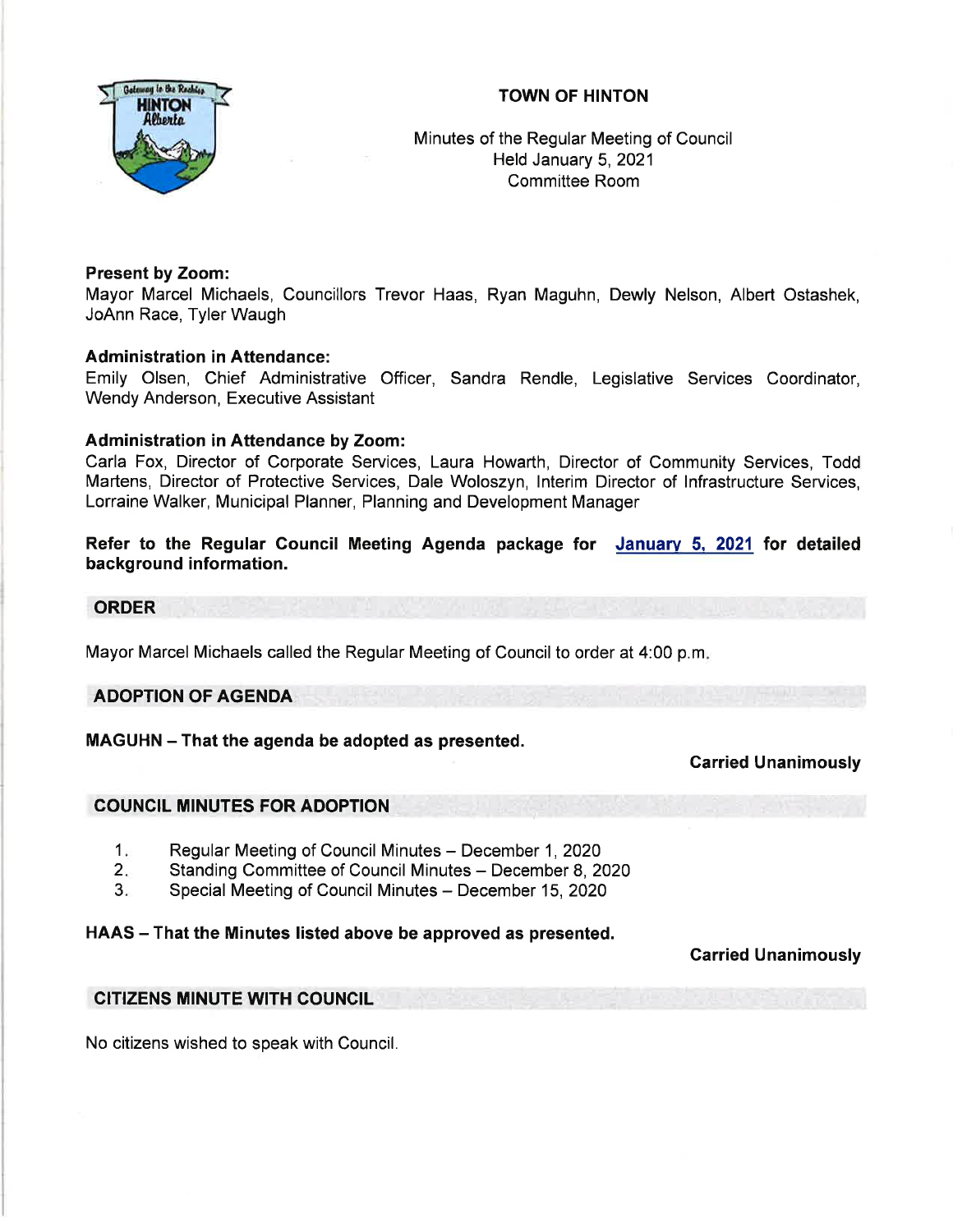### PUBLIC HEARING

Deputy Mayor Maguhn assumed Chair for the Public Hearing at 4:02 p.m

#### Land Use Bvlaw No.1088-16

#### lntroduction & Procedures

Deputy Mayor Maguhn informed the hearing attendees the following Public Hearing is held pursuant to Section 692 of the Municipal Government Act, being Chapter M-26, R.S.A., 2000 and amendments thereto.

The following rules of conduct will be followed during this Public Hearing:

- $\triangleright$  Presentation should be brief and to the point.
	- $\geq$  The order of presentation shall be:<br>Entry of written submissions;
		-
		- Those supporting the Bylaw;
		- Those opposing the Bylaw; and
		-
- Any other person deemed to be affected by the Bylaw.<br>
> Council may ask questions of the speakers after each presentation for clarification purposes.
- $\triangleright$  There will be no debating the Bylaw, however, questions to the Councillors or other parties will be accepted through the Chair.

Deputy Mayor Maguhn declared the Public Hearing relating to the Bylaw open

Secretary Rendle informed the purpose of the proposed Bylaw No. 1088-16 is to amend the Land Use Bylaw as follows:

- 1. Edits Overview that summarizes the proposed amendments
- 2. Redlined version of the proposed Land Use Bylaw incorporating the Edits Overview.
- 3. Land Use District Map Redesignations

Link HERE: https://www.hinton.ca/DocumentCenter/View/9353/LUB-Districts-for-November-17-Meetinq

As shown on Schedule "A" with Attachment(s) #1,2 &3

Secretary Rendle informed first reading was given to Bylaw No. 1088-16 on December 1, 2020.

Notice of this Public Hearing was advertised in the Hinton Voice newspaper on December 10 and 17 ,2020 and advertised on the Town of Hinton website.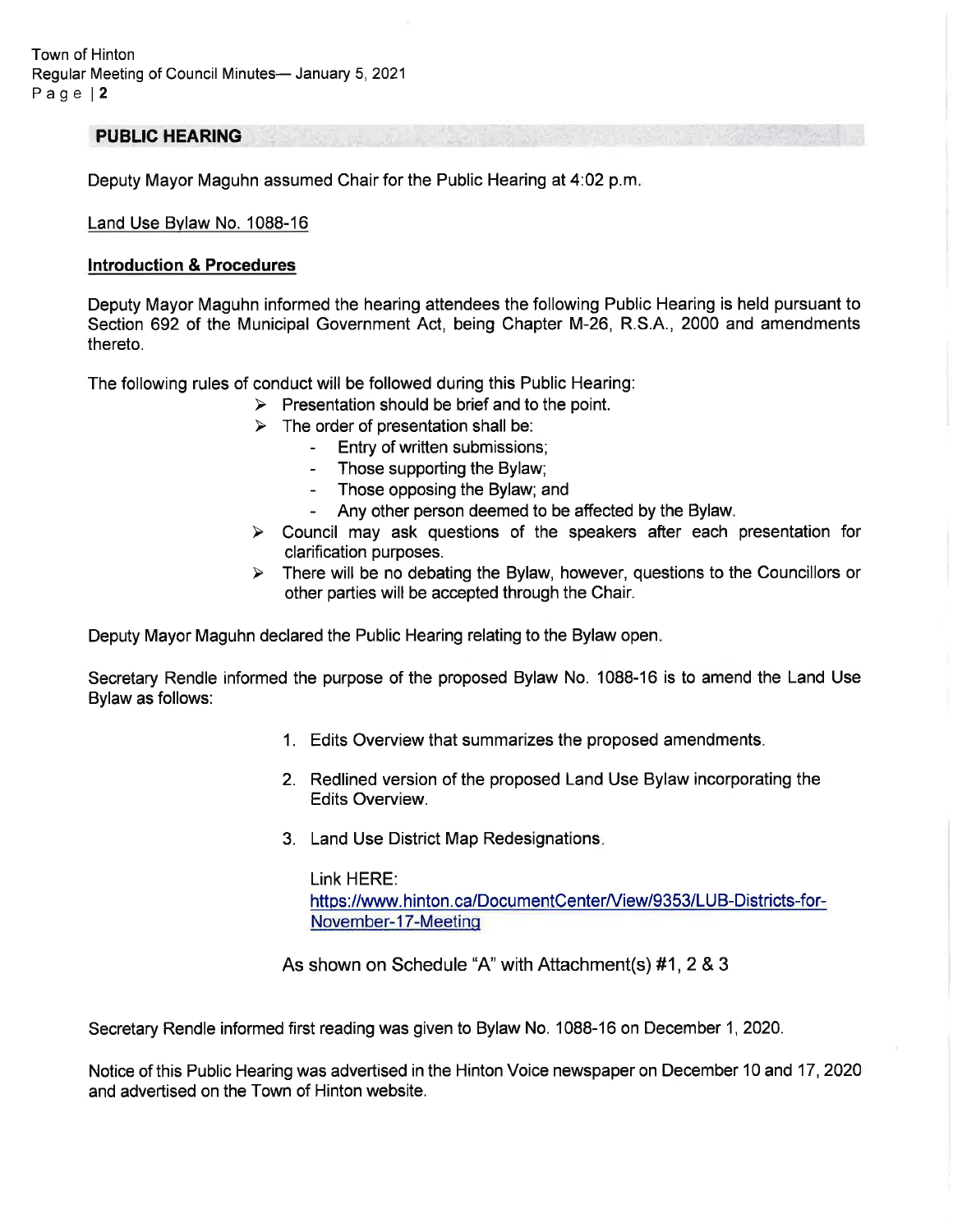Town of Hinton Regular Meeting of Council Minutes- January 5, 2021 Page 13

Deputy Mayor Maguhn requested:

- $\triangleright$  Are there any late written submissions relating to Bylaw Amendment No. 1088-16? No
- $\triangleright$  Is there anyone present who wishes to speak in favour of Bylaw Amendment No. 1088-16? No
- $\triangleright$  Is there anyone present who wishes to speak in opposition to Bylaw Amendment No. 1088-16? No
- $\triangleright$  Is there anyone present who is deemed to be affected by Bylaw Amendment No. 1088-16 and wishes to speak? No
- $\triangleright$  Do the Councillors have any further questions? No
- $\triangleright$  Do the Councillors require further information? No

Deputy Mayor Maguhn declared that the Public Hearing relating to Bylaw Amendment No. 1088-15 closed.

## NELSON - That the Public Hearings be adjourned at 4:05 p.m.

## Garried Unanimously

Mayor Michaels assumed the Chair.

# ACTION ITEMS

- 1. Temporary Mandatorv Mask and Face Coverinqs Bvlaw Review
- 2. Land Use Bvlaw Amendment 1088-16

MAGUHN - That Gouncil give Second Reading of Land Use Bylaw#1088-16.

Garried Unanimously

HAAS - That Gouncil give Third Reading of Land Use Bylaw #1088-16.

Garried Unanimously

# 3. Sewer Rate Bvlaw #858-18

MAGUHN - That Council give Sewer Rate Bylaw #858-18 Third Reading.

Garried Unanimously

C. Fox joined the meeting at 4:10 p.m.

4. Water Rate Bvlaw #859-24

HAAS - That Council give Water Rate Bylaw #859-24 Third Reading.

Garried Unanimously

5. Waste Rate Bvlaw #933-5

# WAUGH - That Gouncil give Waste Rate Bylaw #933-5 Third Reading.

Carried Unanimously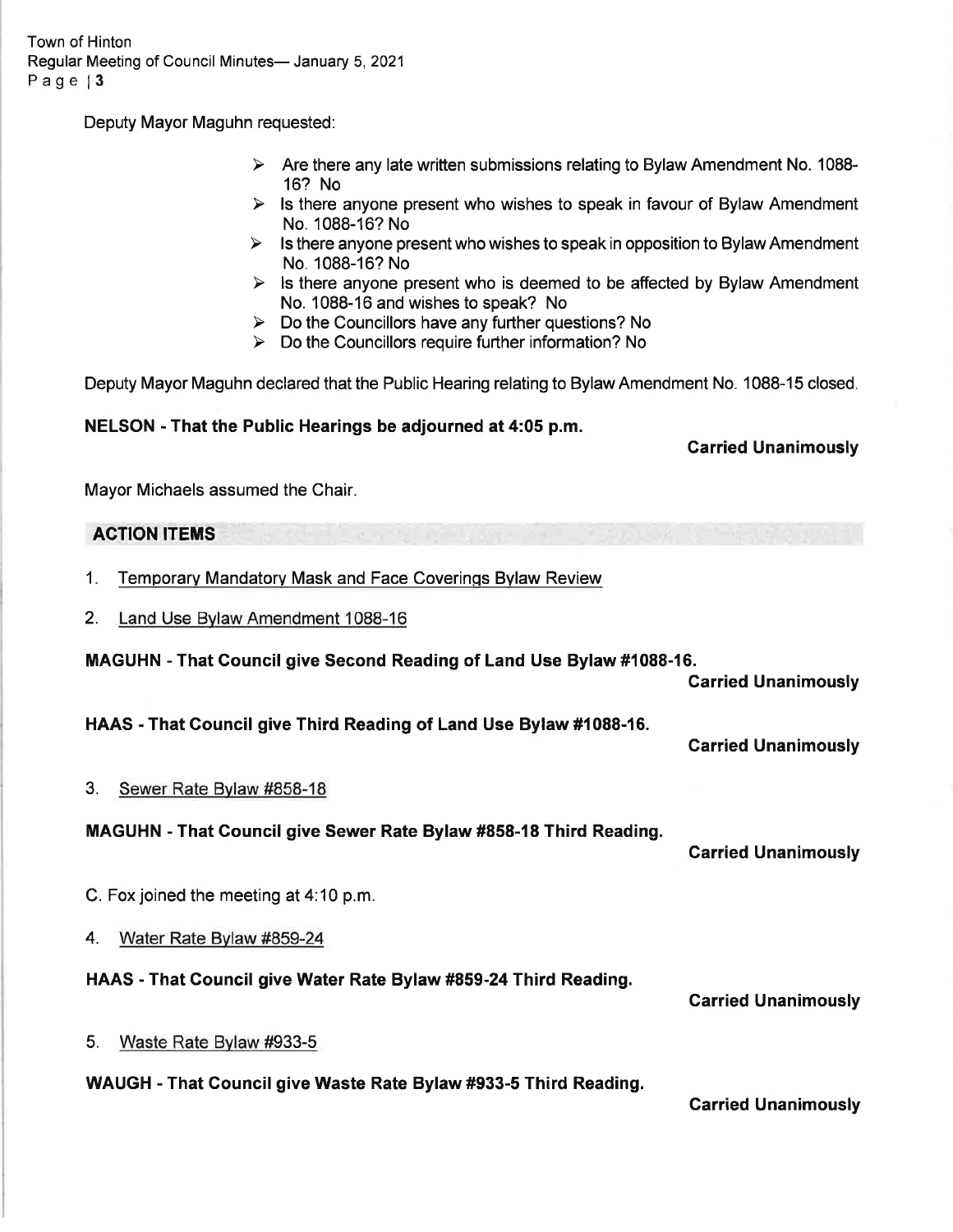Town of Hinton Regular Meeting of Council Minutes- January 5, 2021 Page l4

#### 6. Land Use Bvlaw Amendment 1088-15

### MAGUHN - That Council give Third Reading of Land Use Bylaw #1088-15.

Garried Unanimously

#### <sup>7</sup>. Debenture Borrowinq Bvlaw #1 <sup>150</sup>- Purchase of New Firetruck

NELSON - That Gouncil gives Second reading of Authorization of Debenture Bylaw #1150 as presented.

Garried Unanimously

HAAS - That Gouncil gives Third reading of Authorization of Debenture Bylaw #1150 as presented.

Carried Unanimously

#### 8. Council Representative Changes on Boards and Committees

HAAS - That Council appoint Councillor Ryan Maguhn to the Hinton Police / Town Liaison Committee and remove Mayor Marcel Michaels.

Carried Unanimously

### INFORMATION ITEMS

1. Council Information Packages #1 and #2 for December 1, 2020

OSTASHEK - That Gouncil accept lnformation Packages #1, #2 and #3 for January 5, 2021 as information.

Garried Unanimously

# REPORTS FROM MAYOR, COUNCIL, CHIEF ADMINISTRATIVE OFFICER

1, Council Updates (Training, Conferences, Committees, Community Events) and Urgent Matters

Councillors reported on the various committees, meetings, and activities they attended since the last Regular Council meeting and what they plan on attending in the coming weeks as well as any urgent matters.

2. Chief Administrative Officer Report and Status Report

Emily Olsen, Chief Administrative Officer, provided an update on administrative matters and provided a status report.

3. Administrative lnquiries

There were no Administrative lnquires.